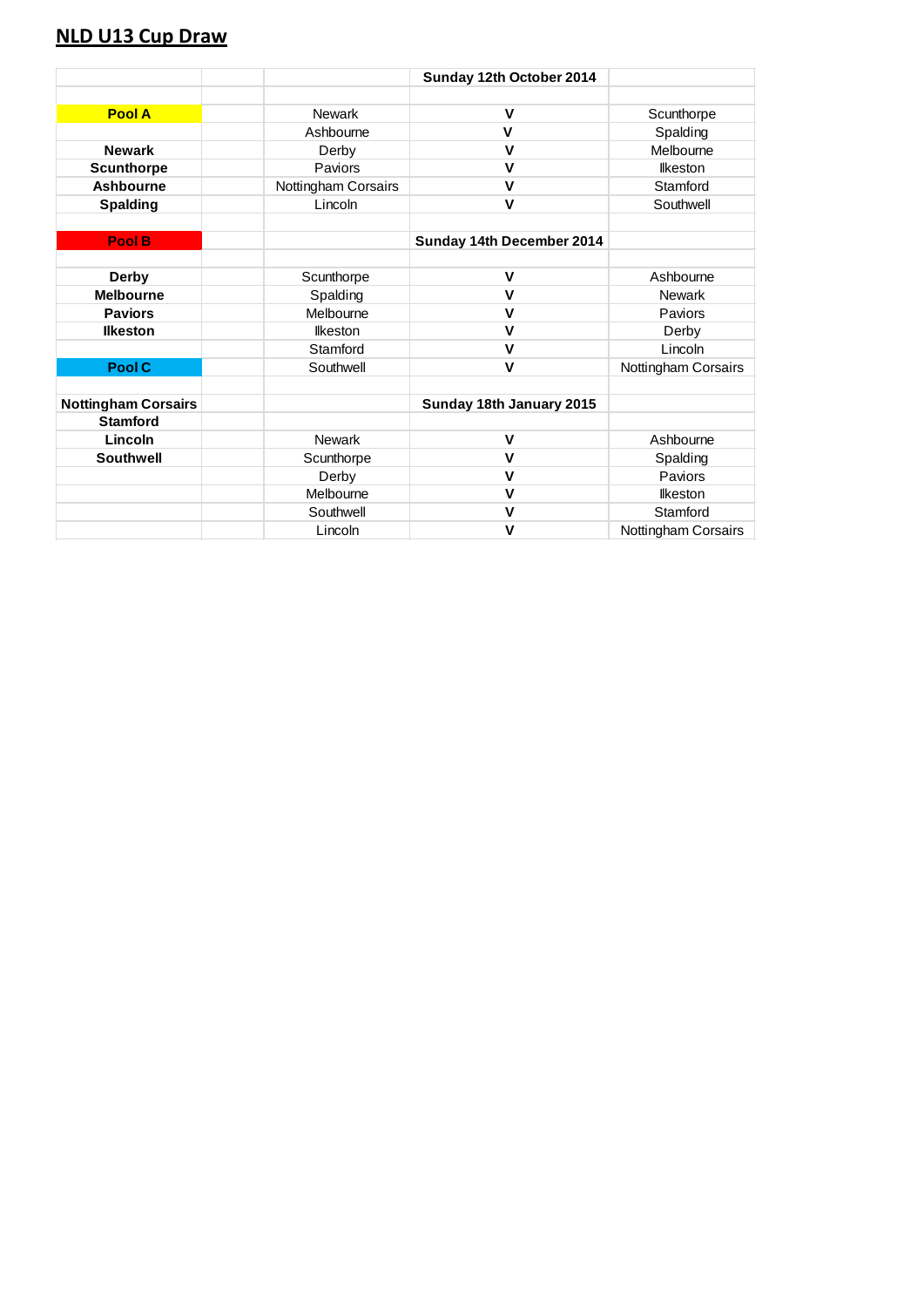# **NLD U13 Shield Draw**

| <b>Pool A</b>                      |                         | Sunday 12th October 2014  |                               |
|------------------------------------|-------------------------|---------------------------|-------------------------------|
|                                    |                         |                           |                               |
| <b>Glossop</b>                     | Glossop                 | V                         | <b>Bakewell</b>               |
| <b>Bakewell</b>                    | Derby B                 | $\mathsf{V}$              | Long Eaton                    |
| Derby B                            | Nottingham Moderns      | $\mathbf v$               | Mansfield                     |
| <b>Long Eaton</b>                  | Mellish                 | $\mathbf v$               | Kesteven                      |
| <b>Sleaford</b>                    | Ashfield                | $\mathbf{V}$              | Matlock                       |
|                                    | <b>Dronfield</b>        | $\mathbf{V}$              | Market Rasen                  |
|                                    |                         |                           |                               |
| Pool B                             |                         | Sunday 9th November 2014  |                               |
|                                    | Sleaford                | $\mathsf{V}$              |                               |
| <b>Nottingham Moderns</b>          |                         | $\mathbf{V}$              | Glossop                       |
| <b>Mansfield</b><br><b>Mellish</b> | <b>Bakewell</b>         | $\mathsf{V}$              | Derby B                       |
|                                    | <b>Bye</b><br>Mansfield | $\mathsf{V}$              | Nottingham Moderns<br>Mellish |
| <b>Kesteven</b>                    |                         | $\mathsf{V}$              |                               |
|                                    | <b>West Bridgford</b>   |                           | Ashfield                      |
| Pool C                             | Matlock                 | $\mathsf{V}$              | Dronfield                     |
|                                    |                         |                           |                               |
| <b>Ashfield</b>                    |                         | Sunday 14th December 2014 |                               |
| <b>Matlock</b>                     |                         |                           |                               |
| <b>Dronfield</b>                   | <b>Bakewell</b>         | $\mathbf v$               | Sleaford                      |
| <b>Market Rasen</b>                | Glossop                 | $\mathsf{V}$              | Long Eaton                    |
| <b>West Bridgford</b>              | Mansfield               | $\mathbf v$               | <b>Bye</b>                    |
|                                    | Nottimngham Moderns     | $\mathbf v$               | Kesteven                      |
|                                    | Matlock                 | $\mathbf v$               | <b>West Bridgford</b>         |
|                                    | Ashfield                | $\mathbf{V}$              | Market Rasen                  |
|                                    |                         |                           |                               |
|                                    |                         | Sunday 18th January 2015  |                               |
|                                    |                         | $\mathsf{V}$              |                               |
|                                    | Derby B                 | $\mathsf{V}$              | Glossop                       |
|                                    | Long Eaton<br>Mellish   | $\mathsf{V}$              | Sleaford                      |
|                                    | Kesteven                | $\mathsf{V}$              | Nottingham Moderns            |
|                                    | Dronfield               | $\mathsf{V}$              | <b>Bye</b><br>Ashfield        |
|                                    | Market Rasen            | $\mathbf v$               |                               |
|                                    |                         |                           | West Bridgford                |
|                                    |                         |                           |                               |
|                                    |                         | Sunday 22nd February 2015 |                               |
|                                    | Long Eaton              | $\mathbf v$               | <b>Bakewell</b>               |
|                                    | Sleaford                | $\mathsf{V}$              | Derby B                       |
|                                    | Kesteven                | $\mathbf V$               |                               |
|                                    |                         | $\mathbf V$               | Mansfield<br>Mellish          |
|                                    | <b>Bye</b>              | $\mathbf V$               |                               |
|                                    | Market Rasen            | $\overline{\mathsf{v}}$   | Matlock                       |
|                                    | <b>West Bridgford</b>   |                           | Dronfield                     |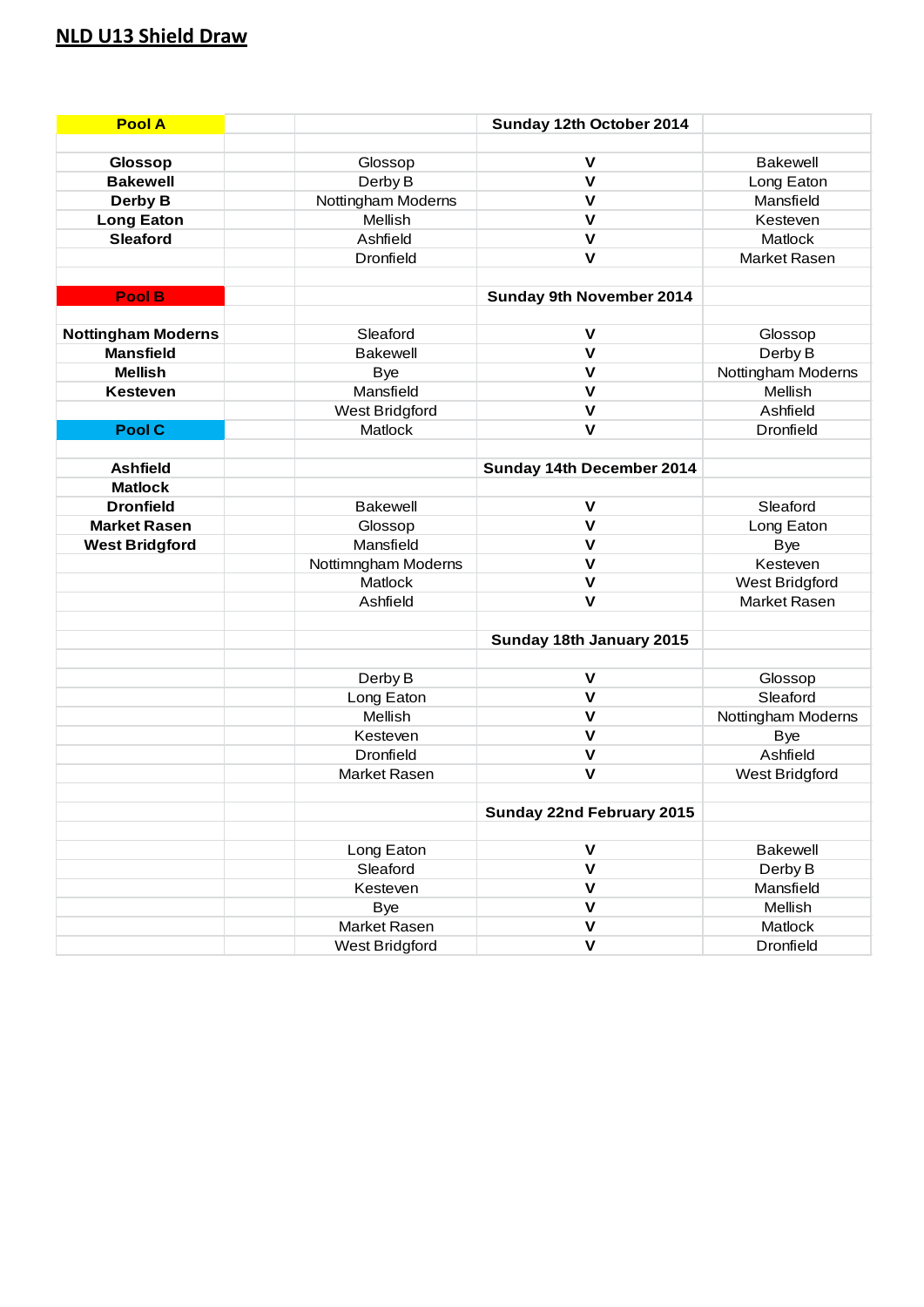## **NLD U14 Cup Draw**

|                            |                            | Sunday 5th October 2014   |                            |
|----------------------------|----------------------------|---------------------------|----------------------------|
| <b>Pool A</b>              |                            |                           |                            |
|                            | Derby                      | $\mathsf{V}$              | Stamford                   |
| <b>Derby</b>               | Paviors                    | $\mathsf{V}$              | Melbourne                  |
| <b>Stamford</b>            | <b>Newark</b>              | $\mathsf{V}$              | Lincoln                    |
| <b>Paviors</b>             | Sleaford                   | $\mathsf{V}$              | <b>Bakelock Barbarians</b> |
| <b>Melbourne</b>           | Ashbourne                  | $\mathsf{V}$              | Nottingham Corsairs        |
|                            | <b>Market Rasen</b>        | $\mathsf{V}$              | West Bridgford             |
| Pool B                     |                            |                           |                            |
|                            |                            | Sunday 30th November 2014 |                            |
| <b>Newark</b>              |                            |                           |                            |
| Lincoln                    | Stamford                   | $\mathsf{V}$              | Paviors                    |
| <b>Sleaford</b>            | Melbourne                  | $\mathsf{V}$              | Derby                      |
| <b>Bakelock Barbarians</b> | Lincoln                    | $\mathsf{V}$              | Sleaford                   |
|                            | <b>Bakelock Barbarians</b> | $\mathsf{V}$              | <b>Newark</b>              |
| Pool C                     | Nottingham Corsairs        | $\mathsf{V}$              | <b>Market Rasen</b>        |
|                            | <b>West Bridgford</b>      | $\mathsf{V}$              | Ashbourne                  |
| <b>Ashbourne</b>           |                            |                           |                            |
| <b>Nottingham Corsairs</b> |                            | Sunday 11th January 2015  |                            |
| <b>Market Rasen</b>        |                            |                           |                            |
| <b>West Bridgford</b>      | Derby                      | $\mathsf{V}$              | Paviors                    |
|                            | Stamford                   | V                         | Melbourne                  |
|                            | <b>Newark</b>              | $\mathsf{V}$              | Sleaford                   |
|                            | <b>Bakelock Barbarians</b> | $\mathsf{V}$              | Lincoln                    |
|                            | Ashbourne                  | $\mathsf{V}$              | <b>Market Rasen</b>        |
|                            | West Bridgford             | V                         | Nottingham Corsairs        |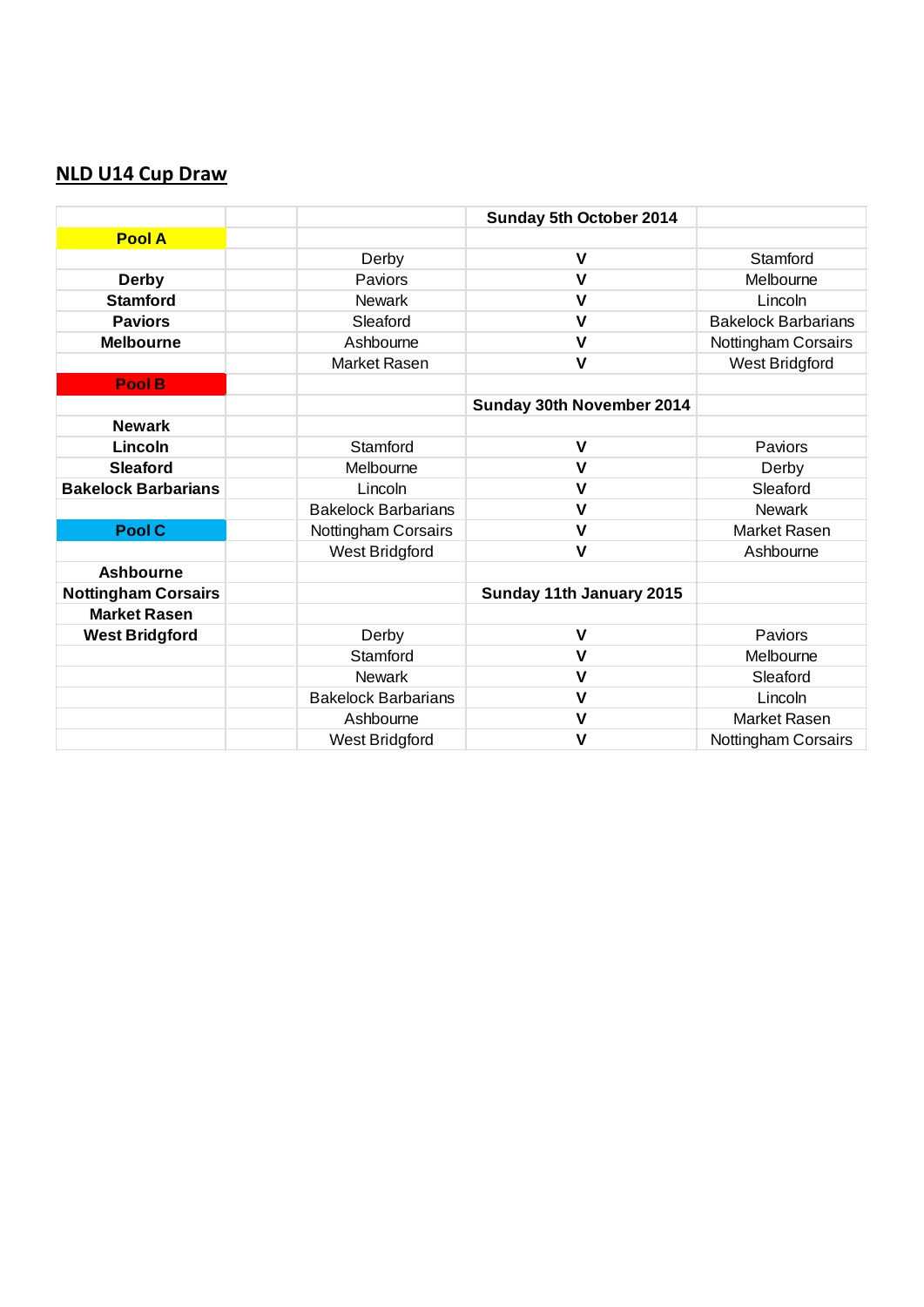# **NLD U14 Shield Draw**

| <b>Pool A</b>                 |                              | Sunday 5th October 2014         |                              |
|-------------------------------|------------------------------|---------------------------------|------------------------------|
|                               |                              |                                 |                              |
| <b>Mansfield</b>              | Mansfield                    | V                               | Southwell                    |
| <b>Southwell</b>              | Keyworth                     | $\mathsf{V}$                    | Dronfield                    |
| Keyworth                      | Scunthorpe                   | $\mathsf{V}$                    | Long Eaton                   |
| <b>Dronfield</b>              | Derby B                      | $\mathsf{V}$                    | Grimsby                      |
| <b>South Lincs Barbarians</b> | <b>Ilkeston</b>              | $\mathsf{V}$                    | Ashfield                     |
|                               | Nottingham Moderns           | $\mathsf{V}$                    | <b>Chesterfield Panthers</b> |
| Pool B                        |                              |                                 |                              |
|                               |                              | Sunday 2nd November 2014        |                              |
| <b>Scunthorpe</b>             |                              |                                 |                              |
| <b>Long Eaton</b>             | South Lincs Barbarians       | $\mathsf{V}$                    | Mansfield                    |
| Derby B                       | Southwell                    | $\mathsf{V}$                    | Keyworth                     |
| Grimsby                       | Kesteven                     | $\mathsf{V}$                    | Scunthorpe                   |
| <b>Kesteven</b>               | Long Eaton                   | $\mathsf{V}$                    | Derby B                      |
|                               | Mellish                      | $\mathsf{V}$                    | <b>Ilkeston</b>              |
| Pool C                        | Ashfield                     | $\mathsf{V}$                    | Nottingham Moderns           |
|                               |                              |                                 |                              |
| <b>Ilkeston</b>               |                              | Sunday 30th November 2014       |                              |
| <b>Ashfield</b>               |                              |                                 |                              |
| <b>Nottingham Moderns</b>     | Southwell                    | $\mathsf{V}$                    | South Lincs Barbarians       |
| <b>Chesterfield Panthers</b>  | Mansfield                    | $\mathsf{V}$                    | <b>Dronfield</b>             |
| <b>Mellish</b>                | Long Eaton                   | $\mathsf{V}$                    | Kesteven                     |
|                               | Scunthorpe                   | $\mathsf{V}$                    | Grimsby                      |
|                               | Ashfield                     | $\mathsf{V}$                    | Mellish                      |
|                               | <b>Ilkeston</b>              | $\mathsf{V}$                    | <b>Chesterfield Panthers</b> |
|                               |                              |                                 |                              |
|                               |                              | Sunday 11th January 2015        |                              |
|                               |                              |                                 |                              |
|                               | Keyworth                     | V                               | Mansfield                    |
|                               | Dronfield                    | $\mathsf{V}$                    | South Lincs Barbarians       |
|                               | Derby B                      | $\mathsf{V}$                    | Scunthorpe                   |
|                               | Grimsby                      | $\mathsf{V}$                    | Kesteven                     |
|                               | Nottingham Moderns           | $\mathsf{V}$                    | <b>Ilkeston</b>              |
|                               | <b>Chesterfield Panthers</b> | $\mathsf{V}$                    | Mellish                      |
|                               |                              |                                 |                              |
|                               |                              | <b>Sunday 8th February 2015</b> |                              |
|                               |                              |                                 |                              |
|                               | Dronfield                    | V                               | Southwell                    |
|                               | South Lincs Barbarians       | $\mathsf{V}$                    | Keyworth                     |
|                               | Grimsby                      | V                               | Long Eaton                   |
|                               | Kesteven                     | $\mathsf{V}$                    | Derby B                      |
|                               | <b>Chesterfield Panthers</b> | $\mathsf{V}$                    | Ashfield                     |
|                               | Mellish                      | $\mathsf{V}$                    | Nottingham Moderns           |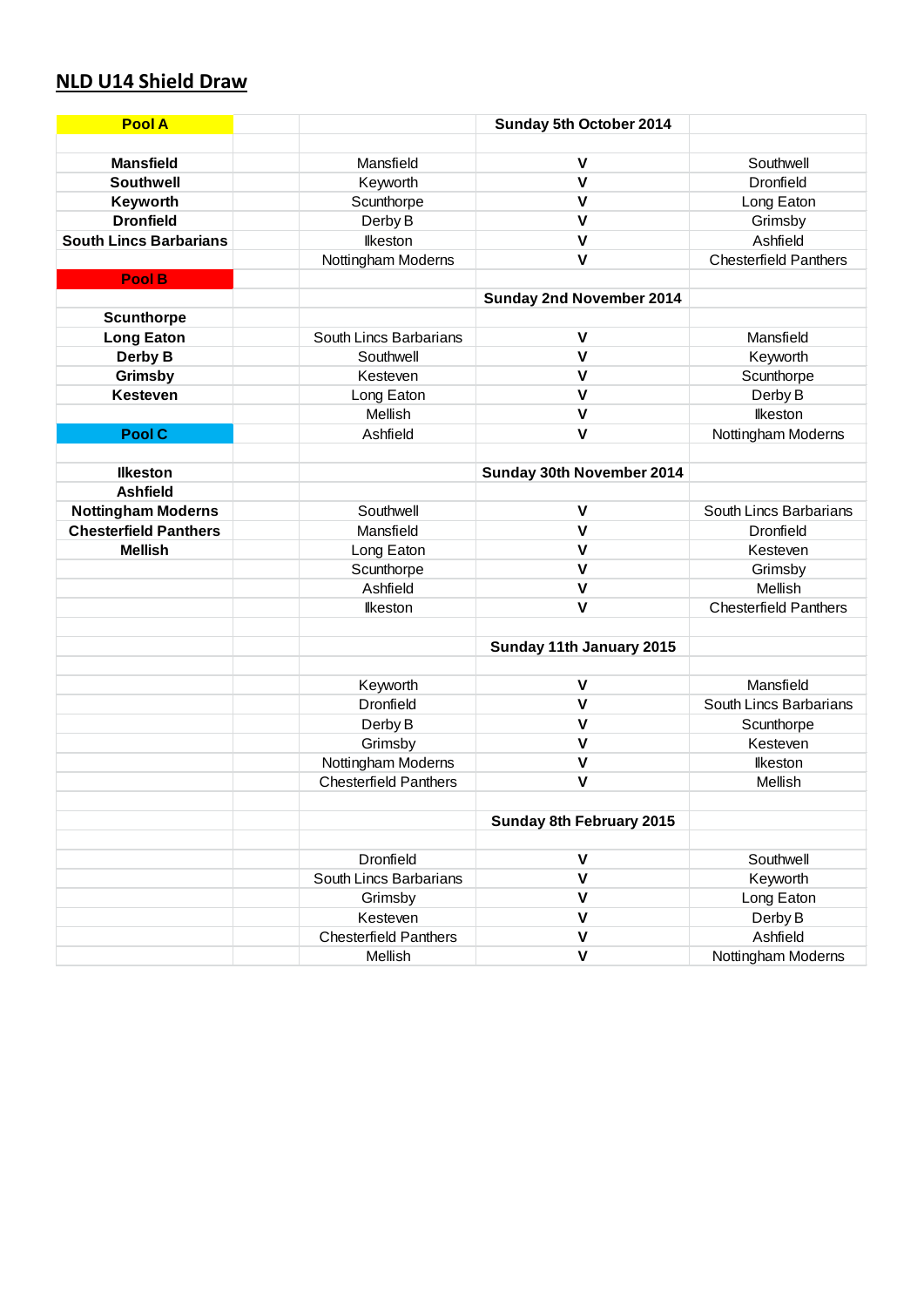## **NLD U15 Cup Draw**

|                            |                     | Sunday 28th September 2014      |                     |
|----------------------------|---------------------|---------------------------------|---------------------|
| <b>Pool A</b>              |                     |                                 |                     |
|                            | <b>Newark</b>       | V                               | Ashbourne           |
| <b>Newark</b>              | Mansfield           | $\mathsf{V}$                    | Kesteven            |
| <b>Ashbourne</b>           | Spalding            | $\mathsf{V}$                    | Melbourne           |
| <b>Mansfield</b>           | Southwell           | $\mathsf{V}$                    | Scunthorpe          |
| <b>Kesteven</b>            |                     |                                 |                     |
| <b>Mkt Rasen</b>           |                     | <b>Sunday 2nd November 2014</b> |                     |
|                            |                     |                                 |                     |
| Pool B                     | <b>Market Rasen</b> | $\mathsf{V}$                    | <b>Newark</b>       |
| <b>Nottingham Corsairs</b> | Ashbourne           | $\mathsf{V}$                    | Mansfield           |
| <b>Melbourne</b>           | Nottingham Corsairs | $\mathsf{V}$                    | Melbourne           |
| <b>Scunthorpe</b>          | Scunthorpe          | $\mathbf v$                     | Spalding            |
| <b>Spalding</b>            |                     |                                 |                     |
| <b>Southwell</b>           |                     | Sunday 23rd November 2014       |                     |
|                            |                     |                                 |                     |
|                            | <b>Newark</b>       | $\mathsf{V}$                    | Kesteven            |
|                            | Ashbourne           | $\mathbf v$                     | <b>Market Rasen</b> |
|                            | Southwell           | $\mathbf v$                     | Nottingham Corsairs |
|                            | Melbourne           | $\mathsf{V}$                    | Scunthorpe          |
|                            |                     |                                 |                     |
|                            |                     | Sunday 4th January 2015         |                     |
|                            |                     |                                 |                     |
|                            | Mansfield           | $\mathbf v$                     | <b>Newark</b>       |
|                            | Kesteven            | $\mathsf{V}$                    | <b>Market Rasen</b> |
|                            | Melbourne           | $\mathsf{V}$                    | Southwell           |
|                            | Nottingham Corsairs | $\mathsf{V}$                    | Spalding            |
|                            |                     |                                 |                     |
|                            |                     | <b>Sunday 1st February 2015</b> |                     |
|                            |                     |                                 |                     |
|                            | Kesteven            | $\mathsf{V}$                    | Ashbourne           |
|                            | <b>Market Rasen</b> | $\mathsf{V}$                    | Mansfield           |
|                            | Scunthorpe          | $\mathsf{V}$                    | Nottingham Corsairs |
|                            | Spalding            | $\mathsf{V}$                    | Southwell           |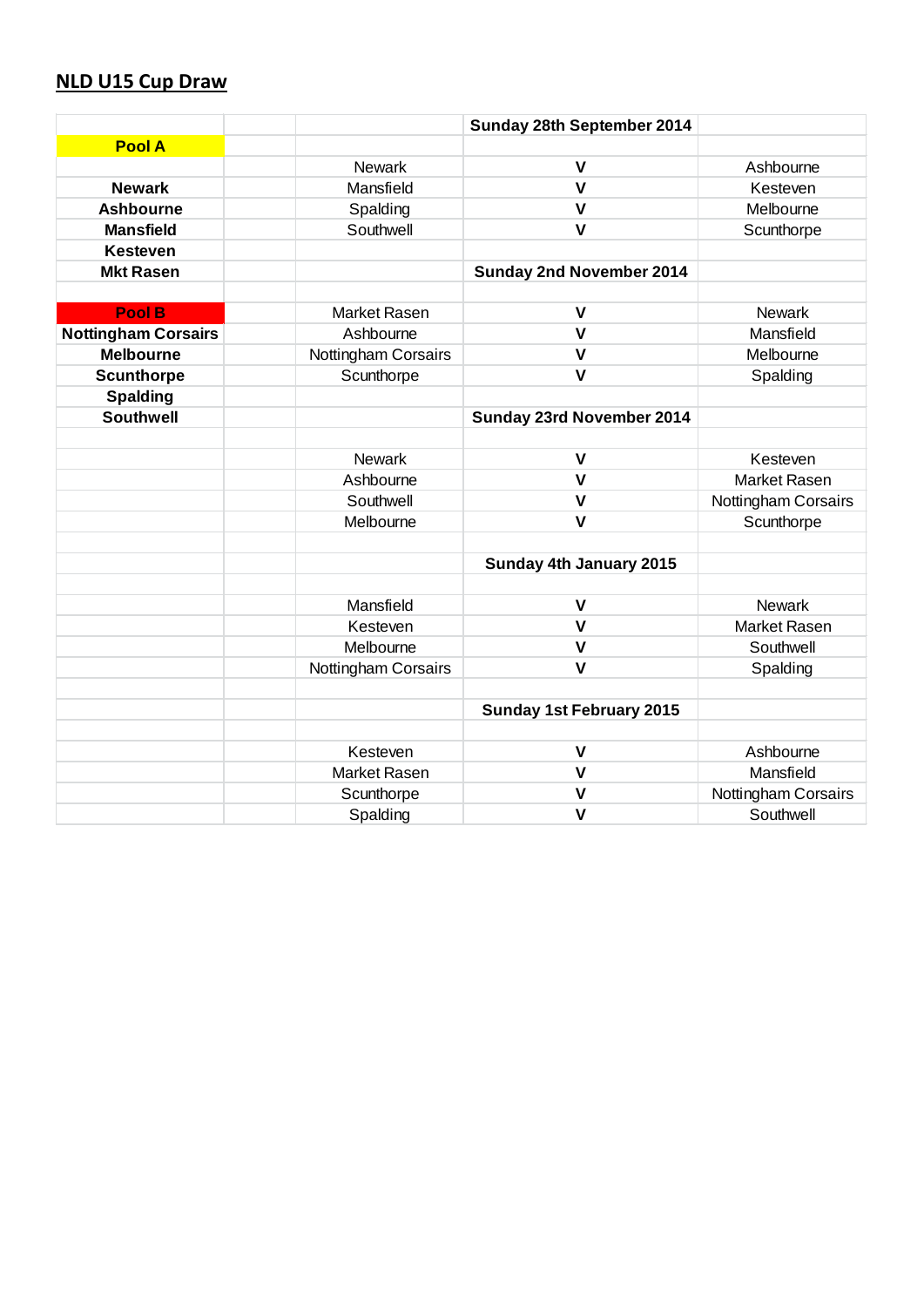# **NLD U15 Shield Draw**

| <b>Pool A</b>         |                       | Sunday 28th September 2014      |                       |
|-----------------------|-----------------------|---------------------------------|-----------------------|
|                       |                       |                                 |                       |
| <b>Paviors</b>        | Paviors               | $\mathsf{V}$                    | <b>Dronfield</b>      |
| <b>Dronfield</b>      | Ashfield              | $\mathsf{V}$                    | Long Eaton            |
| <b>Ashfield</b>       | <b>West Bridgford</b> | $\mathsf{V}$                    | Sleaford              |
| <b>Long Eaton</b>     | Derby B               | $\mathsf{V}$                    | <b>Mellish</b>        |
|                       | Grimsby               | $\mathsf{V}$                    | <b>Matlock</b>        |
|                       | Lincoln               | $\mathsf{V}$                    | <b>Ilkeston</b>       |
| Pool B                |                       |                                 |                       |
|                       |                       | Sunday 26th October 2014        |                       |
| <b>West Bridgford</b> |                       |                                 |                       |
| <b>Sleaford</b>       | <b>Bye</b>            | $\mathsf{V}$                    | Paviors               |
| Derby B               | <b>Dronfield</b>      | $\mathsf{V}$                    | Ashfield              |
| <b>Mellish</b>        | Stamford              | $\mathsf{V}$                    | <b>West Bridgford</b> |
| <b>Stamford</b>       | Sleaford              | $\mathsf{V}$                    | Derby B               |
|                       | <b>Bye</b>            | $\mathsf{V}$                    | Grimsby               |
| <b>Pool C</b>         | <b>Matlock</b>        | $\mathsf{V}$                    | Lincoln               |
|                       |                       |                                 |                       |
| <b>Grimsby</b>        |                       | Sunday 23rd November 2014       |                       |
| <b>Matlock</b>        |                       |                                 |                       |
| Lincoln               | <b>Dronfield</b>      | $\mathsf{V}$                    | <b>Bye</b>            |
| <b>Ilkeston</b>       | Paviors               | $\mathsf{V}$                    | Long Eaton            |
| <b>Spalding</b>       | Sleaford              | $\mathsf{V}$                    | Stamford              |
|                       | <b>West Bridgford</b> | $\mathsf{V}$                    | <b>Mellish</b>        |
|                       | <b>Matlock</b>        | $\mathsf{V}$                    | <b>Bye</b>            |
|                       | Grimsby               | $\mathsf{V}$                    | <b>Ilkeston</b>       |
|                       |                       |                                 |                       |
|                       |                       | <b>Sunday 4th January 2015</b>  |                       |
|                       |                       |                                 |                       |
|                       | Ashfield              | V                               | Paviors               |
|                       | Long Eaton            | $\mathsf{V}$                    | <b>Bye</b>            |
|                       | Derby B               | $\mathsf{V}$                    | <b>West Bridgford</b> |
|                       | <b>Mellish</b>        | $\mathsf{V}$                    | Stamford              |
|                       | Lincoln               | $\mathsf{V}$                    | Grimsby               |
|                       | <b>Ilkeston</b>       | $\mathsf{V}$                    | <b>Bye</b>            |
|                       |                       |                                 |                       |
|                       |                       | <b>Sunday 1st February 2015</b> |                       |
|                       |                       |                                 |                       |
|                       | Long Eaton            | $\mathsf{V}$                    | <b>Dronfield</b>      |
|                       | <b>Bye</b>            | $\mathsf{V}$                    | Ashfield              |
|                       | <b>Mellish</b>        | V                               | Sleaford              |
|                       | Stamford              | $\mathsf{V}$                    | Derby B               |
|                       | <b>Ilkeston</b>       | $\mathsf{V}$                    | Matlock               |
|                       | <b>Bye</b>            | $\mathsf{V}$                    | Lincoln               |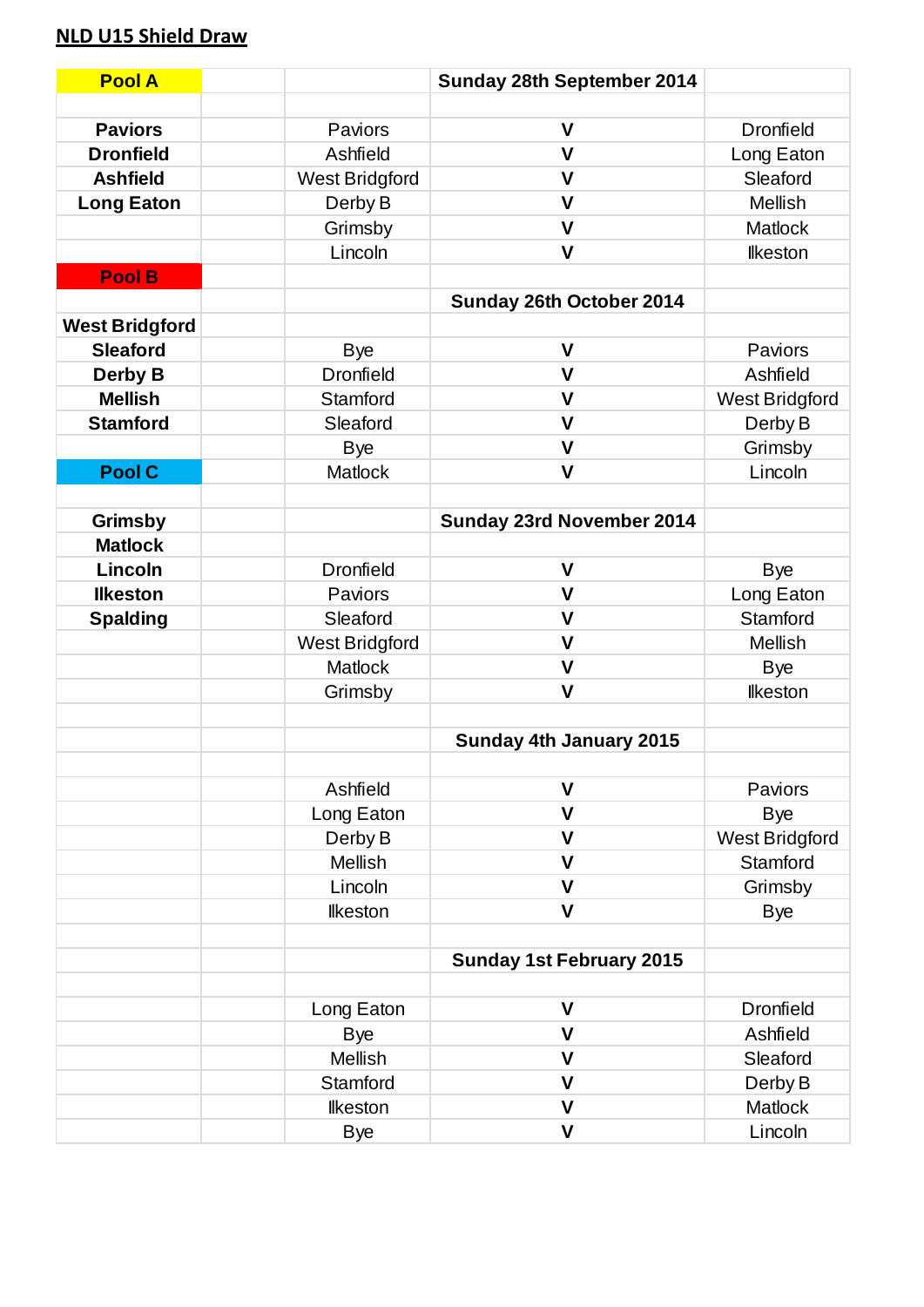#### **NLD U16 Cup Draw**

| <b>Pool A</b>              |                     | Sunday 14th September 2014      |                     |
|----------------------------|---------------------|---------------------------------|---------------------|
|                            |                     |                                 |                     |
| <b>Newark</b>              | <b>Newark</b>       | $\mathsf{V}$                    | Melbourne           |
| <b>Melbourne</b>           | Lincoln             | $\mathsf{V}$                    | Southwell           |
| Lincoln                    | Nottingham Corsairs | $\mathsf{V}$                    | Spalding            |
| <b>Southwell</b>           | Ashbourne           | $\mathsf{V}$                    | West Bridgford      |
| <b>Market Rasen</b>        |                     |                                 |                     |
|                            |                     | <b>Sunday 7th December 2014</b> |                     |
| <b>Pool B</b>              |                     |                                 |                     |
|                            | Market Rasen        | $\mathsf{V}$                    | <b>Newark</b>       |
| <b>Nottingham Corsairs</b> | Melbourne           | $\mathbf v$                     | Lincoln             |
| <b>Spalding</b>            | Derby               | $\mathsf{V}$                    | Nottingham Corsairs |
| <b>Ashbourne</b>           | Spalding            | $\mathbf{V}$                    | Ashbourne           |
| <b>West Bridgford</b>      |                     |                                 |                     |
| <b>Derby</b>               |                     | Sunday 25th January 2015        |                     |
|                            |                     |                                 |                     |
|                            | Melbourne           | $\mathbf v$                     | <b>Market Rasen</b> |
|                            | <b>Newark</b>       | $\mathbf v$                     | Southwell           |
|                            | Spalding            | $\mathbf{V}$                    | Derby               |
|                            | Nottingham Corsairs | $\mathbf{V}$                    | West Bridgford      |
|                            |                     |                                 |                     |
|                            |                     | Sunday 8th February 2015        |                     |
|                            |                     |                                 |                     |
|                            | Lincoln             | $\mathbf v$                     | <b>Newark</b>       |
|                            | Southwell           | $\mathsf{V}$                    | Market rasen        |
|                            | Ashbourne           | $\mathsf{V}$                    | Nottingham Corsairs |
|                            | West Bridgford      | $\mathbf v$                     | Derby               |
|                            |                     |                                 |                     |
|                            |                     | Sunday 1st March 2015           |                     |
|                            |                     |                                 |                     |
|                            | Southwell           | $\mathsf{V}$                    | Melbourne           |
|                            | Market Rasen        | $\mathsf{V}$                    | Lincoln             |
|                            | West Bridgford      | $\mathbf v$                     | Spalding            |
|                            | Derby               | $\mathsf{V}$                    | Ashbourne           |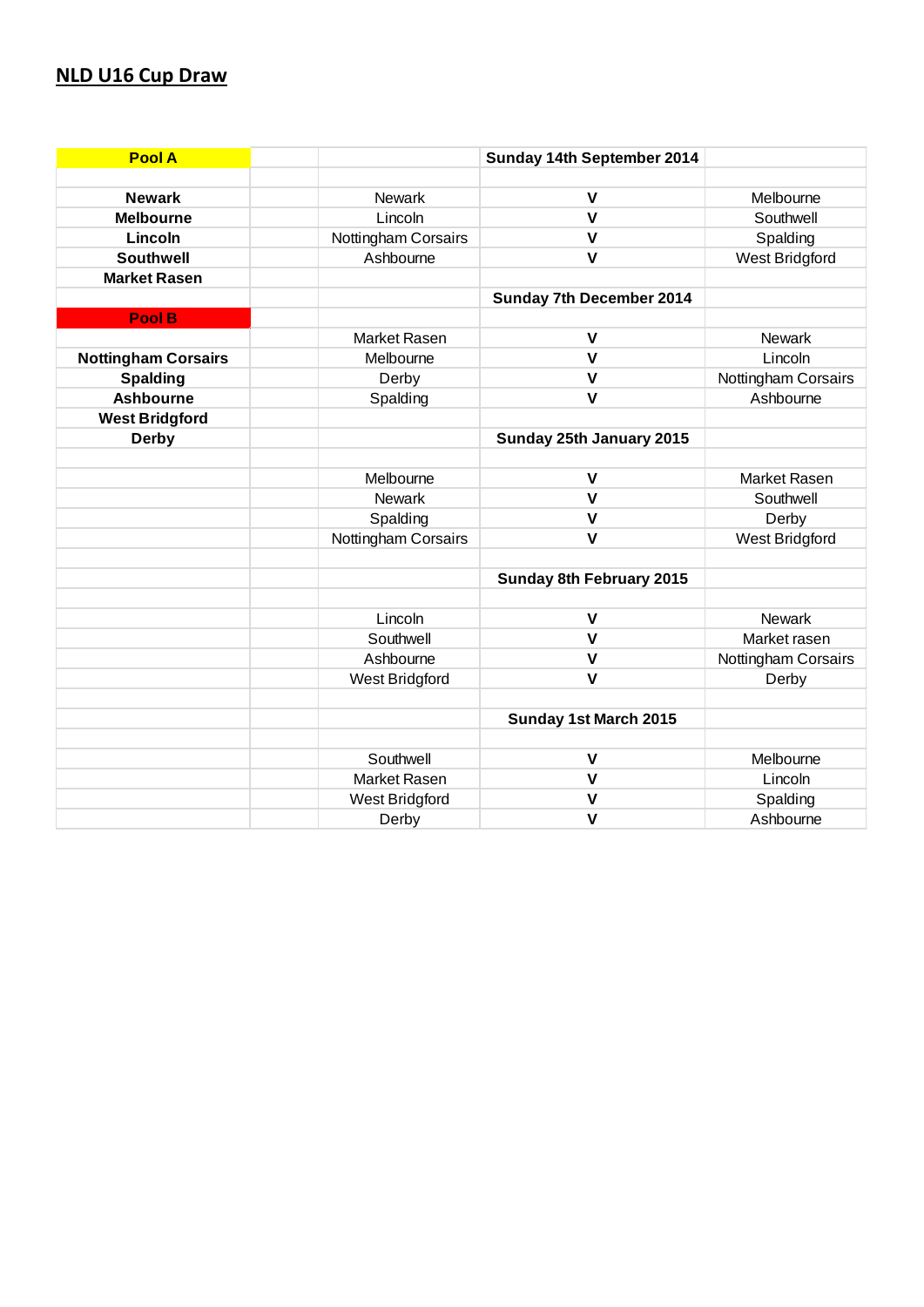# **NLD U16 Shield Draw**

| <b>Pool A</b>             |                     | Sunday 14th September 2014      |                     |
|---------------------------|---------------------|---------------------------------|---------------------|
|                           |                     |                                 |                     |
| <b>Paviors</b>            | Paviors             | $\mathsf{V}$                    | Mansfield           |
| <b>Mansfield</b>          | Scunthorpe          | $\mathsf{V}$                    | <b>East Retford</b> |
| <b>Scunthorpe</b>         | <b>Boston</b>       | $\mathsf{V}$                    | Lincoln B           |
| <b>East Retford</b>       | Nottingham Moderns  | $\mathsf{V}$                    | Melbourne B         |
| <b>Sleaford</b>           | Kesteven            | $\mathsf{V}$                    | Cleethorpes         |
|                           | Ashfield            | $\mathsf{V}$                    | <b>Ilkeston</b>     |
| Pool B                    |                     |                                 |                     |
|                           |                     | Sunday 7th December 2014        |                     |
| <b>Boston</b>             |                     |                                 |                     |
| <b>Lincoln B</b>          | Sleaford            | $\mathsf{V}$                    | Paviors             |
| <b>Nottingham Moderns</b> | Mansfield           | $\mathsf{V}$                    | Scunthorpe          |
| <b>Melbourne B</b>        | Lincoln B           | $\mathsf{V}$                    | <b>Bourne</b>       |
| <b>Bourne</b>             | <b>Boston</b>       | $\mathsf{V}$                    | Melbourne B         |
|                           | Cleethorpes         | $\mathsf{V}$                    | Glossop             |
| <b>Pool C</b>             | Kesteven            | $\mathsf{V}$                    | <b>Ilkeston</b>     |
|                           |                     |                                 |                     |
| <b>Kesteven</b>           |                     | Sunday 25th January 2015        |                     |
| <b>Cleethorpes</b>        |                     |                                 |                     |
| <b>Ashfield</b>           | Mansfield           | $\mathsf{V}$                    | Sleaford            |
| <b>Ilkeston</b>           | Paviors             | $\mathsf{V}$                    | <b>East Retford</b> |
| Glossop                   | <b>Bourne</b>       | $\mathsf{V}$                    | <b>Boston</b>       |
|                           | Lincoln B           | $\mathsf{V}$                    | Nottingham Moderns  |
|                           | Glossop             | $\mathsf{V}$                    | Kesteven            |
|                           | Cleethorpes         | $\mathsf{V}$                    | Ashfield            |
|                           |                     |                                 |                     |
|                           |                     | <b>Sunday 8th February 2015</b> |                     |
|                           |                     |                                 |                     |
|                           | Scunthorpe          | $\mathsf{V}$                    | Paviors             |
|                           | <b>East Retford</b> | $\mathsf{V}$                    | Sleaford            |
|                           | Nottingham Moderns  | $\mathsf{V}$                    | Boston              |
|                           | Melbourne B         | $\mathsf{V}$                    | <b>Bourne</b>       |
|                           | Ashfield            | $\mathbf v$                     | Kesteven            |
|                           | <b>Ilkeston</b>     | $\mathsf{V}$                    | Glossop             |
|                           |                     |                                 |                     |
|                           |                     | Sunday 1st March 2015           |                     |
|                           |                     |                                 |                     |
|                           | <b>East Retford</b> | $\mathsf{V}$                    | Mansfield           |
|                           | Sleaford            | $\mathsf{V}$                    | Scunthorpe          |
|                           | Melbourne B         | $\mathsf{V}$                    | Lincoln B           |
|                           | <b>Bourne</b>       | V                               | Nottingham Moderns  |
|                           | <b>Ilkeston</b>     | V                               | Cleethorpes         |
|                           | Glossop             | $\mathsf{V}$                    | Ashfield            |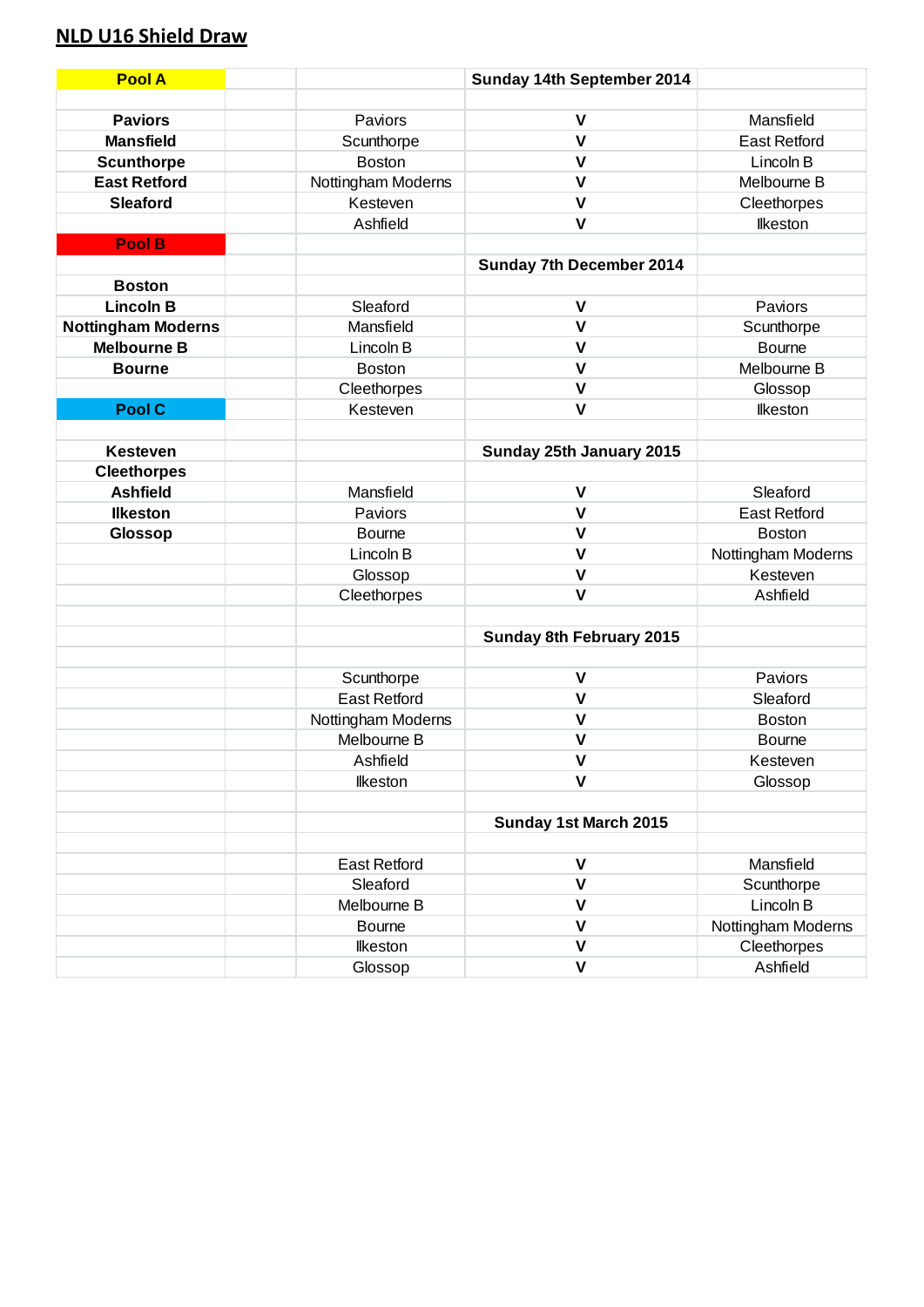#### **NLD U17 Cup & Plate Draw**

|                     | <b>Cup</b>                                   |                      |                              | <b>Plate</b>                        |                                         |
|---------------------|----------------------------------------------|----------------------|------------------------------|-------------------------------------|-----------------------------------------|
|                     |                                              |                      |                              |                                     |                                         |
|                     | <b>Nottingham Corsairs</b><br><b>Paviors</b> |                      |                              | <b>Cleethorpes</b>                  |                                         |
|                     | Lincoln                                      |                      |                              | <b>Long Eaton</b><br><b>Matlock</b> |                                         |
|                     | Derby                                        |                      |                              | <b>Mellish</b>                      |                                         |
|                     | <b>Newark</b>                                |                      |                              | <b>BYE</b>                          |                                         |
|                     | <b>Nottingham Moderns</b>                    |                      |                              | <b>Spalding</b>                     |                                         |
|                     | <b>Mansfield</b>                             |                      |                              | <b>Chesterfield Panthers</b>        |                                         |
|                     | <b>BYE</b>                                   |                      |                              | Kesteven                            |                                         |
|                     |                                              |                      |                              |                                     |                                         |
|                     | 7th September 2014                           |                      |                              | 7th September 2014                  |                                         |
|                     |                                              |                      |                              |                                     |                                         |
| Nottingham Corsairs | ٧                                            | Paviors              | Cleethorpes                  | V                                   | Long Eaton                              |
| Lincoln             | V                                            | Derby                | Matlock                      | $\vee$                              | Mellish                                 |
| Nottingham Moderns  | $\vee$                                       | Newark               | Spalding                     | $\vee$                              | <b>BYE</b>                              |
| Mansfield           | $\vee$                                       | <b>BYE</b>           | Kesteven                     | V                                   | <b>Chesterfield Panthers</b>            |
|                     |                                              |                      |                              |                                     |                                         |
|                     | 21st September 2014                          |                      |                              | 21st September 2014                 |                                         |
|                     |                                              |                      |                              |                                     |                                         |
| Newark              | V                                            | Nottingham Corsairs  | <b>BYE</b>                   | V<br>$\vee$                         | Cleethorpes                             |
| Paviors<br>Derby    | $\vee$<br>V                                  | Lincoln<br>Mansfield | Long Eaton<br>Mellish        | V                                   | Matlock<br>Kesteven                     |
| Nottingham Moderns  | $\vee$                                       | <b>BYE</b>           | Spalding                     | $\vee$                              | <b>Chesterfield Panthers</b>            |
|                     |                                              |                      |                              |                                     |                                         |
|                     | 5th October 2014                             |                      |                              | 5th October 2014                    |                                         |
|                     |                                              |                      |                              |                                     |                                         |
| Nottingham Corsairs | V                                            | Derby                | Cleethorpes                  | V                                   | Mellish                                 |
| Lincoln             | $\vee$                                       | Nottingham Moderns   | <b>Matlock</b>               | $\vee$                              | Spalding                                |
| <b>Newark</b>       | $\vee$                                       | Mansfield            | <b>BYE</b>                   | $\vee$                              | Kesteven                                |
| <b>BYE</b>          | V                                            | Paviors              | <b>Chesterfield Panthers</b> | V                                   | Long Eaton                              |
|                     |                                              |                      |                              |                                     |                                         |
|                     | 19th October 2014                            |                      |                              | 19th October 2014                   |                                         |
|                     | V                                            | <b>Newark</b>        | Mellish                      | V                                   | <b>BYE</b>                              |
| Derby<br>Paviors    | $\vee$                                       | Nottingham Moderns   | Long Eaton                   | $\vee$                              | Spalding                                |
| Mansfield           | V                                            | Nottingham Corsairs  | Kesteven                     | V                                   | Cleethorpes                             |
| <b>BYE</b>          | $\vee$                                       | Lincoln              | <b>Chesterfield Panthers</b> | $\vee$                              | Matlock                                 |
|                     |                                              |                      |                              |                                     |                                         |
|                     | 9th November 2014                            |                      |                              | 9th November 2014                   |                                         |
|                     |                                              |                      |                              |                                     |                                         |
| Newark              | V                                            | Lincoln              | <b>BYE</b>                   | V                                   | Matlock                                 |
| Nottingham Moderns  | $\vee$                                       | Nottingham Corsairs  | Spalding                     | $\vee$                              | Cleethorpes                             |
| Paviors             | V                                            | Mansfield            | Long Eaton                   | V                                   | Kesteven                                |
| Derby               | $\vee$                                       | <b>BYE</b>           | Mellish                      | V                                   | <b>Chesterfield Panthers</b>            |
|                     | 23rd November 2014                           |                      |                              | 23rd November 2014                  |                                         |
|                     |                                              |                      |                              |                                     |                                         |
| Lincoln             | V                                            | Nottingham Corsairs  | Matlock                      | V                                   | Cleethorpes                             |
| <b>BYE</b>          | V                                            | Newark               | <b>Chesterfield Panthers</b> | V                                   | <b>BYE</b>                              |
| Nottingham Moderns  | V                                            | Mansfield            | Spalding                     | V                                   | Kesteven                                |
| Paviors             | V                                            | Derby                | Long Eaton                   | V                                   | Mellish                                 |
|                     |                                              |                      |                              |                                     |                                         |
|                     | 14th December 2014                           |                      |                              | 14th December 2014                  |                                         |
| Nottingham Corsairs |                                              | <b>BYE</b>           |                              |                                     |                                         |
| Mansfield           | $\vee$<br>$\vee$                             | Lincoln              | Cleethorpes<br>Kesteven      | V<br>V                              | <b>Chesterfield Panthers</b><br>Matlock |
| Newark              | V                                            | Paviors              | <b>BYE</b>                   | V                                   | Long Eaton                              |
| Derby               | V                                            | Nottingham Moderns   | Mellish                      | V                                   | Spalding                                |
|                     |                                              |                      |                              |                                     |                                         |
|                     | 4th January 2015                             |                      |                              | 4th January 2015                    |                                         |
|                     |                                              |                      |                              |                                     |                                         |
|                     | V                                            |                      |                              | V                                   |                                         |
|                     | $\mathsf V$                                  |                      |                              | V                                   |                                         |
|                     | V                                            |                      |                              | V                                   |                                         |
|                     | 18th January 2015                            |                      |                              | 18th January 2015                   |                                         |
|                     |                                              |                      |                              |                                     |                                         |
|                     | <b>Cup League Semi Finals</b>                |                      |                              | Plate League Semi Finals            |                                         |
|                     |                                              |                      |                              |                                     |                                         |
| League Winner       | $\mathsf V$                                  | League 4             | League Winner                | V                                   | League 4                                |
| League 2            | V                                            | League 3             | League 2                     | V                                   | League 3                                |
|                     |                                              |                      |                              |                                     |                                         |
|                     | 1st February 2015                            |                      |                              | 1st February 2015                   |                                         |
|                     | Cup League Finals                            |                      |                              | Plate League Finals                 |                                         |
|                     |                                              |                      |                              |                                     |                                         |
|                     | V                                            |                      |                              | V                                   |                                         |
|                     |                                              |                      |                              |                                     |                                         |
|                     |                                              |                      |                              |                                     |                                         |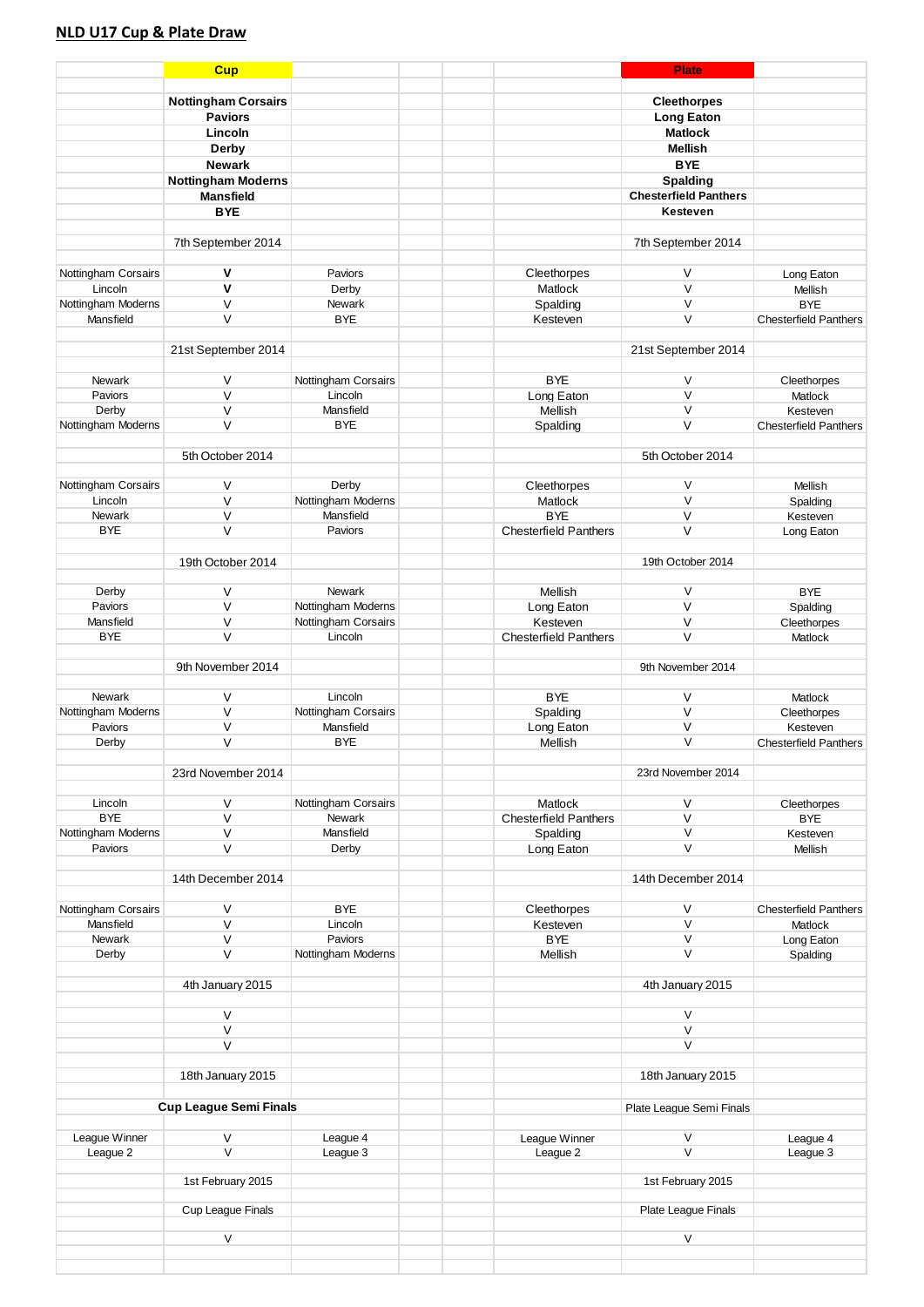### **NLD U19 Cup Draw**

|                           | <b>Cup A</b>          |                                |                                   | <b>Cup B</b>                 |                                   |
|---------------------------|-----------------------|--------------------------------|-----------------------------------|------------------------------|-----------------------------------|
|                           |                       |                                |                                   |                              |                                   |
|                           | <b>Spalding</b>       |                                |                                   | <b>Chesterfield Panthers</b> |                                   |
|                           | Lincoln               |                                |                                   | <b>Nottingham Corsairs</b>   |                                   |
|                           | <b>Paviors</b>        |                                |                                   | <b>BYE</b>                   |                                   |
|                           | Grimsby               |                                |                                   | <b>Melbourne</b>             |                                   |
|                           | <b>West Bridgford</b> |                                |                                   | <b>Mansfield</b>             |                                   |
|                           |                       |                                |                                   |                              |                                   |
|                           |                       |                                |                                   |                              |                                   |
|                           | 14th September 2014   |                                |                                   | 14th September 2014          |                                   |
|                           |                       |                                |                                   |                              |                                   |
| Spalding                  | V                     | Lincoln                        | <b>Chesterfield Panthers</b>      | V                            | Nottingham Corsairs               |
| Paviors                   | $\vee$                | Grimsby                        | <b>BYE</b>                        | $\vee$                       | Melbourne                         |
| West Bridgford            | $\vee$                | Free Weekend                   | Mansfield                         | V                            | Free weekend                      |
|                           |                       |                                |                                   |                              |                                   |
|                           | 12th October 2014     |                                |                                   | 12th October 2014            |                                   |
|                           |                       |                                |                                   |                              |                                   |
| West Bridgford            | V<br>$\vee$           | Spalding                       | Mansfield                         | $\vee$<br>$\vee$             | <b>Chesterfield Panthers</b>      |
| Lincoln                   | $\vee$                | Paviors                        | Nottingham Corsairs               |                              | <b>BYE</b>                        |
| Free Weekend              |                       | Grimsby                        | Free weekend                      | V                            | Melbourne                         |
|                           | 26th October 2014     |                                |                                   | 26th October 2014            |                                   |
|                           |                       |                                |                                   |                              |                                   |
| Lincoln                   | $\vee$                | West Bridgford                 | Nottingham Corsairs               | V                            | Mansfield                         |
| Spalding                  | $\vee$                | Grimsby                        | <b>Chesterfield Panthers</b>      | V                            | Melbourne                         |
| Paviors                   | $\vee$                | Free Weekend                   | <b>BYE</b>                        | V                            | Free weekend                      |
|                           |                       |                                |                                   |                              |                                   |
|                           | 2nd November 2014     |                                |                                   | 2nd November 2014            |                                   |
|                           |                       |                                |                                   |                              |                                   |
| Paviors                   | V                     | Spalding                       | <b>BYE</b>                        | V                            | <b>Chesterfield Panthers</b>      |
| Grimsby                   | $\vee$                | West Bridgford                 | Melbourne                         | $\vee$                       | Mansfield                         |
| Lincoln                   | $\vee$                | Free Weekend                   | Nottingham Corsairs               | $\vee$                       | Free weekend                      |
|                           |                       |                                |                                   |                              |                                   |
|                           | 16th November 2014    |                                |                                   | 16th November 2014           |                                   |
|                           | $\vee$                |                                |                                   |                              |                                   |
| Grimsby<br>West Bridgford | $\vee$                | Lincoln<br>Paviors             | Melbourne<br>Mansfield            | $\vee$<br>$\vee$             | Nottingham Corsairs<br><b>BYE</b> |
| Free Weekend              | $\vee$                | Spalding                       | Free weekend                      | V                            | <b>Chesterfield Panthers</b>      |
|                           |                       |                                |                                   |                              |                                   |
|                           | 30th November 2014    |                                |                                   | 30th November 2014           |                                   |
|                           |                       |                                |                                   |                              |                                   |
| Lincoln                   | V                     | Spalding                       | Nottingham Corsairs               | $\mathsf V$                  | <b>Chesterfield Panthers</b>      |
| Grimsby                   | $\vee$                | Paviors                        | Melbourne                         | V                            | <b>BYE</b>                        |
| Free Weekend              | $\vee$                | West Bridgford                 | Free weekend                      | V                            | Mansfield                         |
|                           |                       |                                |                                   |                              |                                   |
|                           | 7th December 2014     |                                |                                   | 7th December 2014            |                                   |
|                           |                       |                                |                                   |                              |                                   |
| Spalding                  | $\vee$                | West Bridgford                 | <b>Chesterfield Panthers</b>      | $\vee$                       | Mansfield                         |
| Paviors                   | $\vee$                | Lincoln                        | <b>BYE</b>                        | V                            | Nottingham Corsairs               |
| Grimsby                   | $\vee$                | Free Weekend                   | Melbourne                         | $\vee$                       | Free weekend                      |
|                           |                       |                                |                                   |                              |                                   |
|                           | 11th January 2015     |                                |                                   | 11th January 2015            |                                   |
| West Bridgford            | $\vee$                | Lincoln                        | Mansfield                         | V                            | Nottingham Corsairs               |
| Grimsby                   | $\vee$                | Spalding                       | Melbourne                         | V                            | <b>Chesterfield Panthers</b>      |
| Free Weekend              | $\vee$                | Paviors                        | Free weekend                      | V                            | <b>BYE</b>                        |
|                           |                       |                                |                                   |                              |                                   |
|                           | 25th January 2015     |                                |                                   | 25th January 2015            |                                   |
|                           |                       |                                |                                   |                              |                                   |
| Spalding                  | $\vee$                | Paviors                        | <b>Chesterfield Panthers</b>      | $\vee$                       | <b>BYE</b>                        |
| West Bridgford            | $\vee$                | Grimsby                        | Mansfield                         | $\vee$                       | Melbourne                         |
| Free Weekend              | $\vee$                | Lincoln                        | Free weekend                      | $\vee$                       | Nottingham Corsairs               |
|                           |                       |                                |                                   |                              |                                   |
|                           | 8th February 2015     |                                |                                   | 8th February 2015            |                                   |
|                           |                       |                                |                                   |                              |                                   |
| Lincoln<br>Paviors        | $\vee$                | Grimsby                        | Nottingham Corsairs<br><b>BYE</b> | V                            | Melbourne                         |
| Spalding                  | V<br>V                | West Bridgford<br>Free Weekend | <b>Chesterfield Panthers</b>      | V<br>$\sf V$                 | Mansfield<br>Free weekend         |
|                           |                       |                                |                                   |                              |                                   |